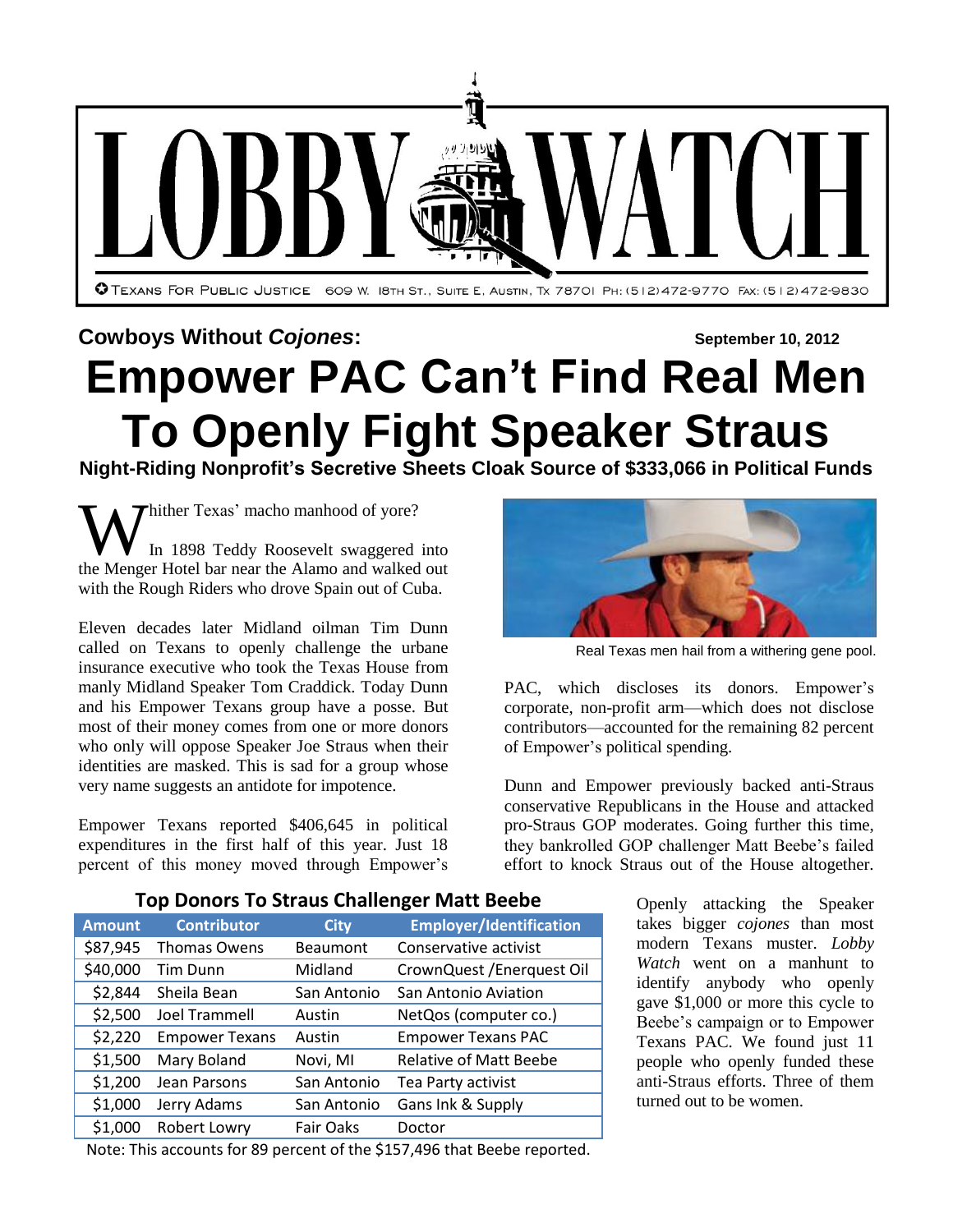Two donors far outside the district that Beebe and Straus fought to represent account for four-fifths of the \$157,496 that Beebe raised. (Rep. Straus represents part of the Alamo City where Texas' martyrs died.)<sup>1</sup> Beebe's No. 1 donor, Beaumont activist Thomas Owens, is known for spiritied attacks on liberals and gays, as well his rewrites of Texas school textbooks.<sup>2</sup>

Beebe's No. 2 donor is Empower Texans' founder Tim Dunn. This low-profile activist has ties to a Who's Who of Texas conservative organizations.<sup>3</sup> When Governor Perry and the legislature unveiled a new business tax in 2006, Dunn reportedly fought back by creating Empower Texans.<sup>4</sup> Dunn and Empower invested heavily in first defending—and then seeking to revenge—the rule of conservative former Speaker Tom Craddick. Many Empower PAC donors also gave to Beebe or to the recent Railroad Commission race of Craddick's daughter, Christi.<sup>5</sup>

## **Empower Texans PAC Money By Cycle**

| <b>Election</b>            | <b>Amount</b> |  |  |  |  |
|----------------------------|---------------|--|--|--|--|
| <b>Cycle</b>               | <b>Raised</b> |  |  |  |  |
| 2008                       | \$718,780     |  |  |  |  |
| 2010                       | \$160,487     |  |  |  |  |
| 2012*                      | \$97,425      |  |  |  |  |
| \$976,692<br><b>TOTAL:</b> |               |  |  |  |  |
| *As of July 2012.          |               |  |  |  |  |

Since it formed in 2007, Empower Texans PAC has raised close to \$1 million. Yet the PAC's donations peaked early, back when Texas GOP sugardaddies James Leininger and Bob Perry paid its bills.

In its first election in 2008, Empower Texans attacked a Texas House

candidate with [racist blackbird ads.](http://www.tpj.org/2008/12/blurb-goes-here-news-release-for.html) As Empower's tactics became known, open support dried up. By the 2012 cycle, when it financed Straus' challenger, just four people openly gave this PAC at least \$1,000 (listed in red below).

|               |                                    |                    |                                              | <b>Latest</b>   |
|---------------|------------------------------------|--------------------|----------------------------------------------|-----------------|
| <b>Amount</b> | <b>Contributor</b>                 | <b>City</b>        | <b>Affiliation</b>                           | <b>Donation</b> |
| \$394,000     | <b>Tim M. Dunn</b>                 | <b>Midland</b>     | <b>CrownQuest/Enerquest Oil &amp; Gas</b>    | 3/7/12          |
| \$200,000     | James/Cecelia Leininger            | San Antonio        | Kinetic Concepts, Inc. (hospital beds)       | 10/15/08        |
| \$95,000      | Bob/Doylene Perry*                 | Houston            | <b>Perry Homes</b>                           | 9/22/08         |
| \$86,000      | <b>Jeff Davis Sandefer*</b>        | <b>Austin</b>      | <b>Sandefer Capital (energy investments)</b> | 3/5/12          |
| \$81,494      | Ken Legler Campaign                | <b>Houston</b>     | House member                                 | 10/23/08        |
| \$33,813      | <b>Empower Texans nonprofit</b>    | <b>Austin</b>      | <b>Corporate funds from non-profit arm</b>   | 12/30/09        |
| \$15,000      | <b>Howard Cox</b>                  | <b>Boston MA</b>   | <b>Greylock Partners (venture capital)</b>   | 5/5/10          |
| \$6,500       | <b>Stefani Carter Campaign</b>     | <b>Dallas</b>      | <b>House member</b>                          | 4/21/10         |
| \$5,000       | <b>Carl Isett Campaign</b>         | <b>Lubbock</b>     | <b>House member</b>                          | 1/26/10         |
| \$3,000       | Tom Craddick Campaign*             | Midland            | House member                                 | 12/10/08        |
| \$2,700       | <b>Martin Gibson</b>               | <b>Cedar Hill</b>  | <b>Patton Boggs/SNR Denton</b>               | 12/23/10        |
| \$2,597       | <b>Todd Korth</b>                  | <b>Woodlands</b>   | <b>Community Health Systems, Inc.</b>        | 12/29/09        |
| \$2,243       | Dee Margo Campaign                 | El Paso            | House member                                 | 11/4/08         |
| \$2,205       | <b>Michael Sullivan</b>            | <b>Austin</b>      | <b>Empower Texans President</b>              | 6/17/10         |
| \$2,100       | Dr. J.H. Bertheau                  | Lake Jackson       | Michael Sullivan's late father-in-law        | 9/22/08         |
| \$2,000       | <b>Caroline Davy Altheide</b>      | Corpus             | Dunn-McCambell Royalty Interest (oil)        | 6/18/08         |
| \$1,500       | Ernest Angelo, Jr.*                | <b>Midland</b>     | <b>Discovery Exploration (oil)</b>           | 5/13/12         |
| \$1,050       | <b>James Skaggs</b>                | <b>Austin</b>      | <b>Tracor (defense)</b>                      | 7/29/10         |
| \$1,000       | Craig Goldman Campaign             | <b>Fort Worth</b>  | House candidate                              | 2/19/08         |
| \$1,000       | <b>David Y. Rogers</b>             | <b>Midland</b>     | <b>Rogers &amp; Clark Exploration (oil)</b>  | 7/2/09          |
| \$1,000       | Paul M. Strunk*                    | Corpus             | American Shoreline, Inc. (oil)               | 11/13/07        |
| \$1,000       | Nicholas C. Taylor*                | <b>Midland</b>     | <b>Mexco Energy Corp.</b>                    | 5/11/12         |
| \$1,000       | <b>Joel Trammell</b>               | <b>Austin</b>      | NetQos (computer network tech.)              | 3/30/10         |
| \$1,000       | <b>United Services Auto, Assn.</b> | <b>San Antonio</b> | <b>USAA insurance</b>                        | 7/2/09          |

# **Top Donors to Empower Texans PAC, 2007 to July 2012**

Also gave to the recent Railroad Commission race of ex-Speaker Craddick's daughter, Christi Craddick. **Color Code:** Donor last gave in: 2012 cycle; 2010 cycle; 2008 cycle (list covers 96 percent of PAC's funds).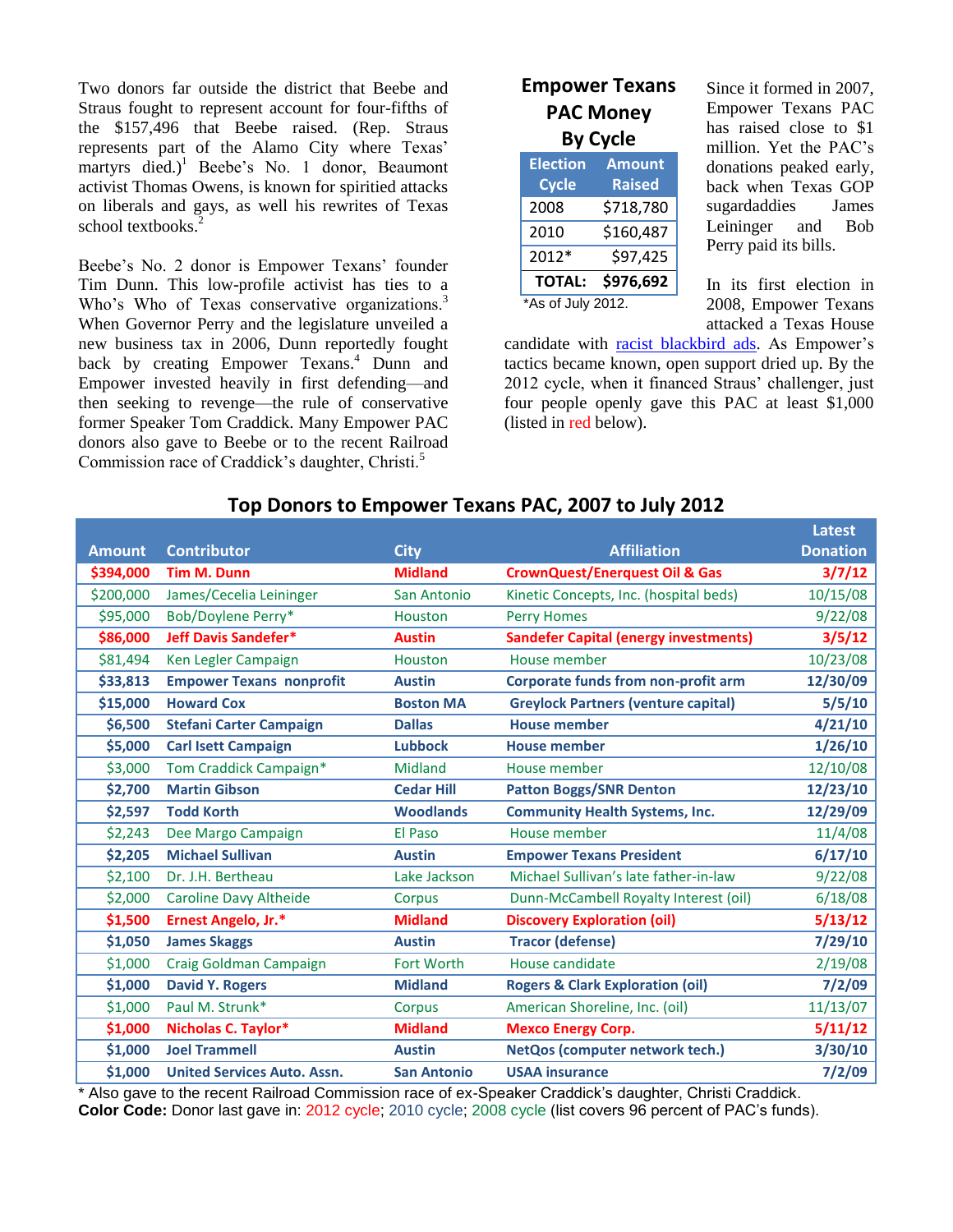Three of these four donors are Midland oilmen: Dunn, ex-Midland Mayor Ernest Angelo and Nicholas Taylor (the father of [Rep. Van Taylor](http://www.texasobserver.org/cover-story/speak-no-evil?tmpl=component&print=1) has kept Tom Craddick on his oil company's board). Austin energy investor Jeff Davis Sandefer is Empower PAC's No. 2 donor in recent years. Sandefer is best known for his controversial ideas to overhaul Texas' universities.<sup>6</sup>

As a hard-hitting group that few Texans have the guts to openly support, Empower Texans has an interest in hiding the identities of the individuals or corporations funding its political punches. The vehicle for this subterfuge is Empower Texans, Inc., a non-profit corporation that does not disclose its donors.<sup>7</sup>

The U.S. Supreme Court's 2010 *Citizens United* decision opened the door to groups such as Empower Texans to make unlimited, independent political expenditures. In the first half of 2012 Empower Texans PAC reported that it spent \$73,579 to benefit 29 legislative candidates—duly disclosing the sources of those funds. During the same period, Empower Texans, Inc. reported spending \$333,066 to benefit 31 candidates (five times what its more transparent PAC spent).

Empower's non-profit corporation has not revealed which contributors (or lone donor) supplied this cash. In the new *Citizens-United* world, this is legalprovided that Empower does not coordinate its activities with candidates.

After being attacked by Empower Texans, two Republican House members filed a complaint with the Texas Ethics Commission in April. That pending complaint by Reps. Jim Keffer and Vicki Truitt alleges that Empower Texans President Michael Suillivan failed to register as a lobbyist and failed to disclose the money he spent attacking and endorsing candidates.<sup>8</sup> A month later Empower Texans, Inc. began disclosing its political expenditures to the Ethics Commission—without reporting the source of its funds (Empower's corporate [filings](http://www.ethics.state.tx.us/php/fsearchSimple.php) are separate from those filed by its  $PAC$ ).<sup>9</sup>

Reflecting its keen interest in the House Speaker, Empower's PAC and corporation sunk 95 percent of their combined 2012 expenditures into 30 House candidates (they spent the remainer on five Senate candidates). In their biggest expenditure, the two entities spent \$82,169 on Matt Beebe's failed bid to unseat Speaker Joe Straus.

Empower's two arms invested 86 percent of their combined political expenditures in non-incumbents. Newcomers are more likely to shake up the status quo in general—and the Speaker's race in particular (the 150 Texas House members elect their speaker at the start of each biennial session).

|               |                   |              | ENDONCE TOAGHS EVEL SPONDING BY UNICC |               |               |                |
|---------------|-------------------|--------------|---------------------------------------|---------------|---------------|----------------|
|               |                   |              | <b>Nonprofit</b>                      | <b>PAC</b>    | <b>Total</b>  | <b>Percent</b> |
| <b>Office</b> | <b>Candidates</b> | <b>Seats</b> | <b>Amount</b>                         | <b>Amount</b> | <b>Amount</b> | of Total       |
| House         | 30                | 29           | \$315,762                             | \$71,977      | \$387,739     | 95%            |
| Senate        | 5                 | 4            | \$17,304                              | \$1,602       | \$18,906      | 5%             |
| <b>TOTALS</b> | 35                | 33           | \$333,066                             | \$73,579      | \$406,645     | 100%           |

## **Empower Texans' 2012 Spending By Office**

#### **Empower Texans' 2012 Spending By Candidate Running Status**

|               |                   |               | <b>Nonprofit Nonprofit</b> | <b>PAC</b>    | <b>PAC</b>     | <b>Total</b>  | <b>Percent</b> |
|---------------|-------------------|---------------|----------------------------|---------------|----------------|---------------|----------------|
| <b>Office</b> | <b>Candidates</b> | <b>Amount</b> | <b>Percent</b>             | <b>Amount</b> | <b>Percent</b> | <b>Amount</b> | of Total       |
| Challenger    | 13                | \$216,602     | 65%                        | \$23,979      | 33%            | \$240,581     | 59%            |
| Open Seat     | 13                | \$80,394      | 24%                        | \$28,171      | 38%            | \$108,565     | 27%            |
| Incumbent     | 9                 | \$36,070      |                            | 11% \$21,429  | 29%            | \$57,499      | 14%            |
| <b>TOTALS</b> | 35                | \$333,066     | 100%                       | \$73,579      | 100%           | \$406,645     | 100%           |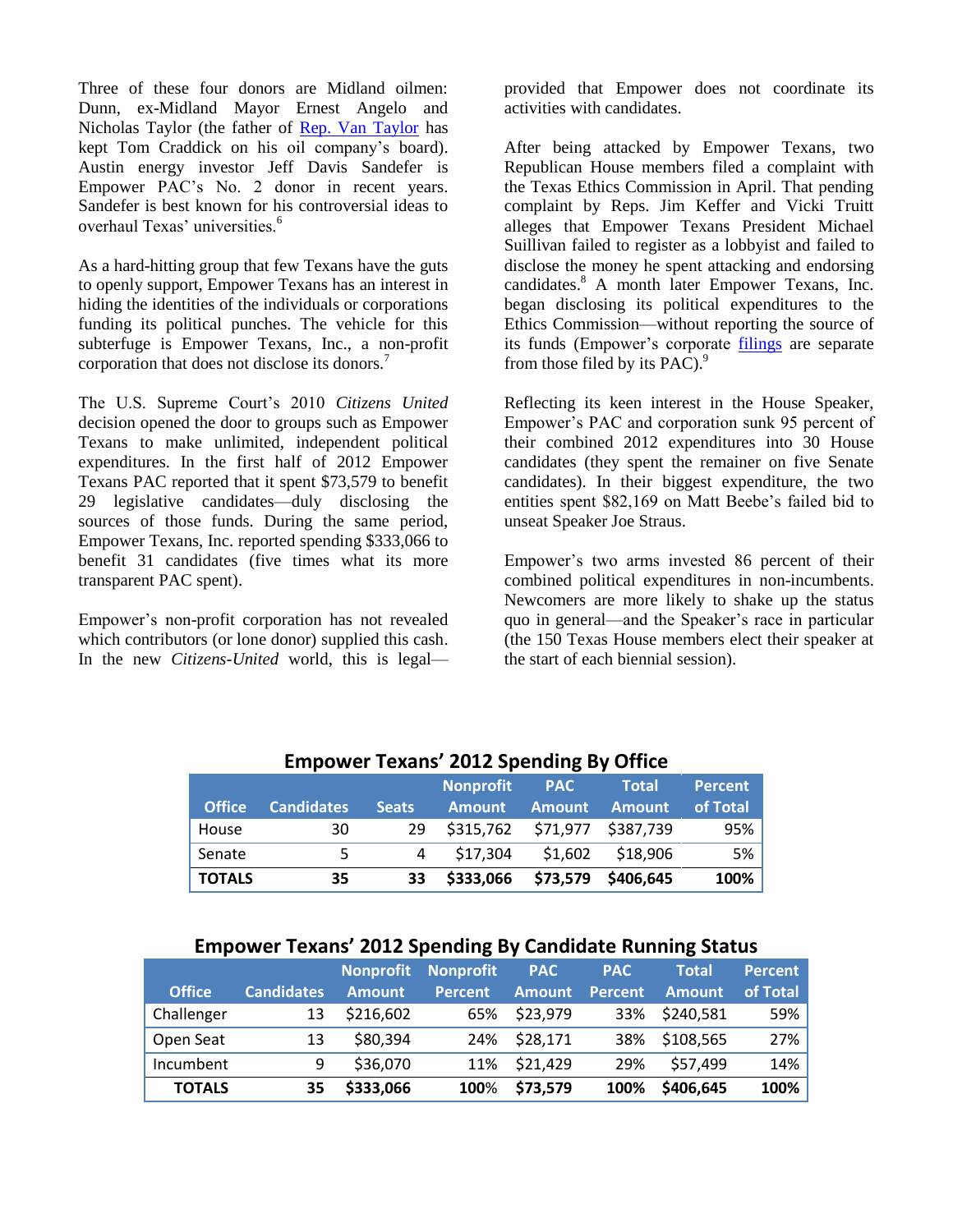| <b>Total</b>  | <b>Nonprofit</b> | <b>PAC</b>    |                       | Office-         | <b>Running</b> | <b>Primary</b> |
|---------------|------------------|---------------|-----------------------|-----------------|----------------|----------------|
| <b>Amount</b> | <b>Amount</b>    | <b>Amount</b> | <b>Candidate</b>      | <b>District</b> | <b>Status</b>  | <b>Vote</b>    |
| \$82,169      | \$77,950         | \$4,219       | Beebe, Matt           | $H-121$         | Challenger     | 37%            |
| \$43,201      | \$39,033         | \$4,168       | Spitzer, Stuart       | $H - 4$         | Challenger     | 46%            |
| \$42,369      | \$40,198         | \$2,171       | Clardy, Travis        | $H-11$          | Challenger     | *51%           |
| \$38,483      | \$36,326         | \$2,157       | Capriglione, Giovanni | H-98            | Challenger     | 56%            |
| \$30,276      | \$24,455         | \$5,821       | Landtroop, Jim        | $H-88$          | Incumbent      | *46%           |
| \$26,126      | \$21,493         | \$4,633       | Klick, Stephanie      | $H-91$          | Open Seat      | *54%           |
| \$15,791      | \$9,847          | \$5,944       | Leach, Jeff           | $H-67$          | Open Seat      | *53%           |
| \$11,534      | \$10,154         | \$1,380       | Springer, Drew        | $H-68$          | Open Seat      | *56%           |
| \$9,219       | \$5,471          | \$3,748       | Stickland, Jonathan   | $H-92$          | Open Seat      | 60%            |
| \$8,988       | \$6,828          | \$2,160       | Turner, Scott         | $H-33$          | Open Seat      | 58%            |
| \$8,892       | \$6,882          | \$2,010       | Goldman, Craig        | $H-97$          | Open Seat      | 55%            |
| \$8,810       | \$8,653          | \$157         | Hancock, Kelly        | $S-9$           | Open Seat      | 65%            |
| \$8,696       | \$4,948          | \$3,748       | White, James          | $H-19$          | Challenger     | 55%            |
| \$8,441       | \$6,538          | \$1,903       | Rinaldi, Matt         | $H-115$         | Open Seat      | 27%            |
| \$7,866       | \$5,705          | \$2,161       | Perry, Charles        | $H-83$          | Incumbent      | 71%            |
| \$7,670       | \$5,509          | \$2,161       | Toth, Steve           | $H-15$          | Challenger     | 56%            |
| \$6,684       | \$2,499          | \$4,185       | Simpson, David        | $H - 7$         | Incumbent      | 62%            |
| \$5,894       | \$5,894          | \$0           | Campbell, Campbell    | $S-25$          | Challenger     | *66%           |
| \$5,490       | \$3,480          | \$2,010       | Keffer, William       | $H-114$         | Open Seat      | 48%            |
| \$4,376       | \$2,201          | \$2,175       | Christian, Wayne      | $H-9$           | Incumbent      | *48%           |
| \$3,808       | \$1,858          | \$1,950       | Krause, Matt          | $H-93$          | Challenger     | 51%            |
| \$3,456       | \$1,496          | \$1,960       | Vickery, Bobby        | $H-8$           | Challenger     | 38%            |
| \$2,975       | \$0              | \$2,975       | Hughes, Bryan         | $H-5$           | Incumbent      | 78%            |
| \$2,617       | \$607            | \$2,010       | Zedler, Bill          | $H-96$          | Incumbent      | 63%            |
| \$2,392       | \$428            | \$1,964       | Flynn, Dan            | $H-2$           | Incumbent      | 60%            |
| \$2,245       | \$284            | \$1,961       | Simmons, Ron          | $H-65$          | Open Seat      | 62%            |
| \$2,100       | \$0              | \$2,100       | Sanford, Wm. Scott    | $H-70$          | Open Seat      | 61%            |
| \$1,500       | \$1,500          | \$0           | Jones, Elizabeth A.   | $S-25$          | Challenger     | 31%            |
| \$1,445       | \$0              | \$1,445       | Herblin, Jim          | $S-30$          | Challenger     | 35%            |
| \$1,258       | \$1,258          | \$0           | Rives, Randy          | $S-31$          | Challenger     | 24%            |
| \$632         | \$632            | \$0           | Sevilla, Tony         | $H-11$          | Challenger     | 7%             |
| \$610         | \$610            | \$0           | Bonin, Troy           | $H-3$           | Open Seat      | 17%            |
| \$319         | \$154            | \$165         | Fallon, Patrick       | $H-106$         | Open Seat      | 71%            |
| \$175         | \$175            | \$0           | Miller, Sid           | $H-59$          | Incumbent      | *45%           |
| \$138         | \$0              | \$138         | Schwertner, Charles   | $H-20$          | Incumbent      | 75%            |
| \$406,645     | \$333,066        | \$73,579      | <b>TOTALS</b>         |                 |                |                |

# **Candidates Backed By Empower Texans in the First Half of 2012**

\* Percentage of vote in Republican Primary *runoff*.